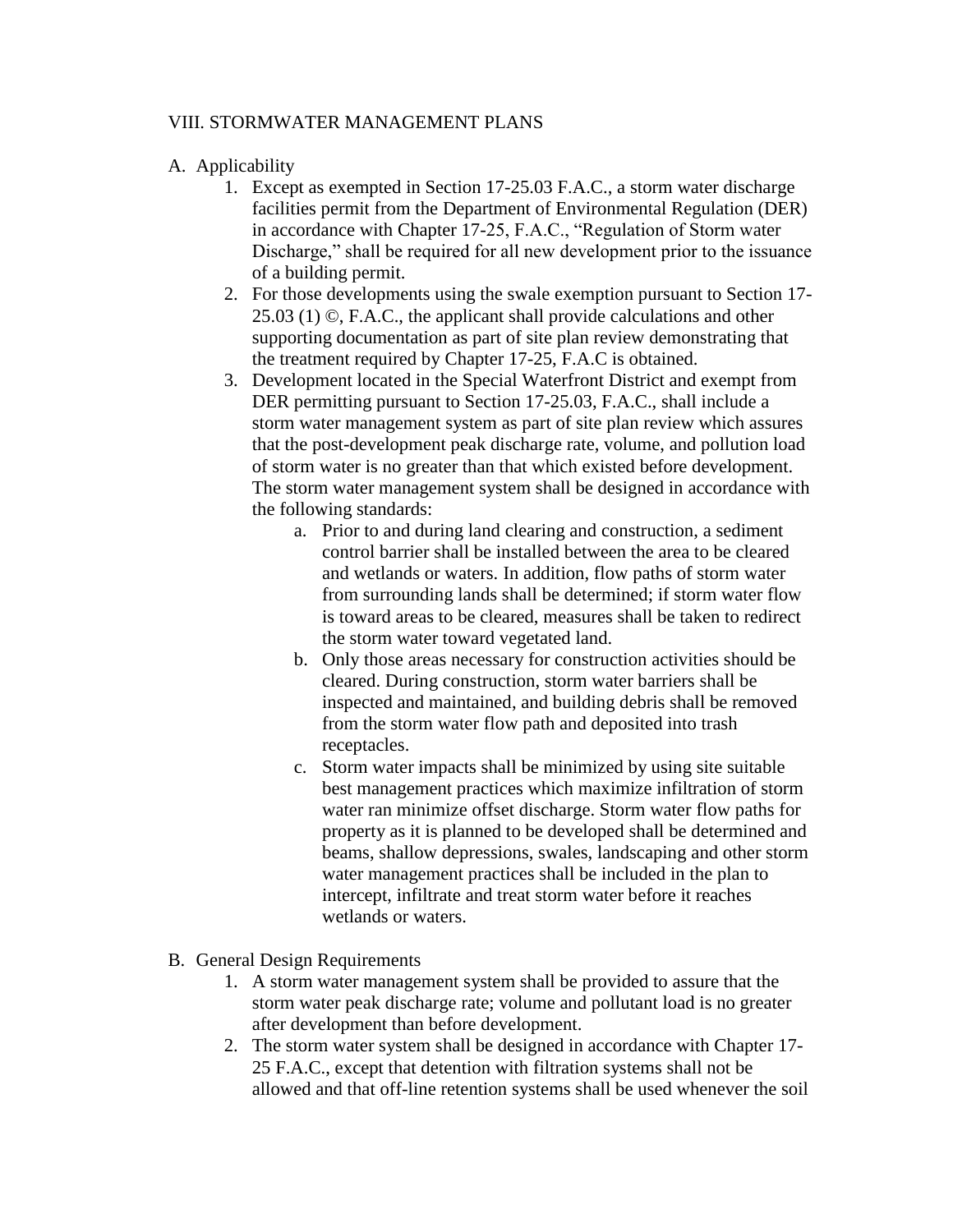conditions will allow percolation of the treatment volume within 72 hours. When soil conditions will not allow infiltration practices to be used, the storm water system shall consist of a wet detention system with a vegetated littoral zone. To enhance the effectiveness of the wet detention system, landscape retention pretreatment practices such as the placement of storm sewer inlets in grassed areas shall be employed in combination with the detention system.

- 3. To provide flood protection, the additional volume generated by the development from a 25 year frequency 24 hour duration storm event shall be controlled by a detention facility and released at a rate of discharge not to exceed the peak discharge rate from the site in its undeveloped condition. Special engineering features all be incorporated in minimize the transport of pollutants remaining in the detention facility.
- 4. No direct connection between retention and detention facilities shall be allowed. Flow from the retention facility shall be filtered naturally by percolation through the soil.
- 5. All detention facilities shall discharge design flow through structural discharge facilities. When direct discharge will degrade waters of natural streams, marshes, environmentally sensitive areas shellfish classification waters, or lands naturally receiving sheet flow, the discharge structure shall direct the flow to an intermediate spreader swale system.
- 6. All discharge structures shall be designed to trap floating debris and pollutants on site.
- 7. A 220-foot wide maintenance beam will be required around wet detention facilities and those dry facilities with slopes steeper than 4:1.
- 8. Storm water management systems shall be designed for ease of maintenance and operation and low maintenance costs. It is suggested that the required storm water system be integrated into a site's open areas and landscaping and that they be used as recreational pr park areas. The system should be constructed in such a manner (i.e. gentle slopes, grassed, plantings, etc.) that it will be an amenity to the development.
- 9. Projects that are to be developed in phases will normally require the submission of a master plan of the applicant's contiguous land holdings. Applications for individual project phases may be considered only when the phases and the storm water systems are totally independent of adjacent lands.
- 10. No new untreated point sources of discharge will be permitted. Specific Authority 380.055 (10), F.S. Law implemented 380.0555 (10), F.S. History – New
- C. Storm water Management Plan Requirements
	- 1. Whenever possible, the information to be submitted by the applicant may be combined with information required for site plan review and with information required by the Department of Environmental Regulation for a storm water permit pursuant to Chapter 17-25, F.A.C.
	- 2. 2. It is the responsibility of the applicant to include in the Storm water Management Plan sufficient information for the City to evaluate the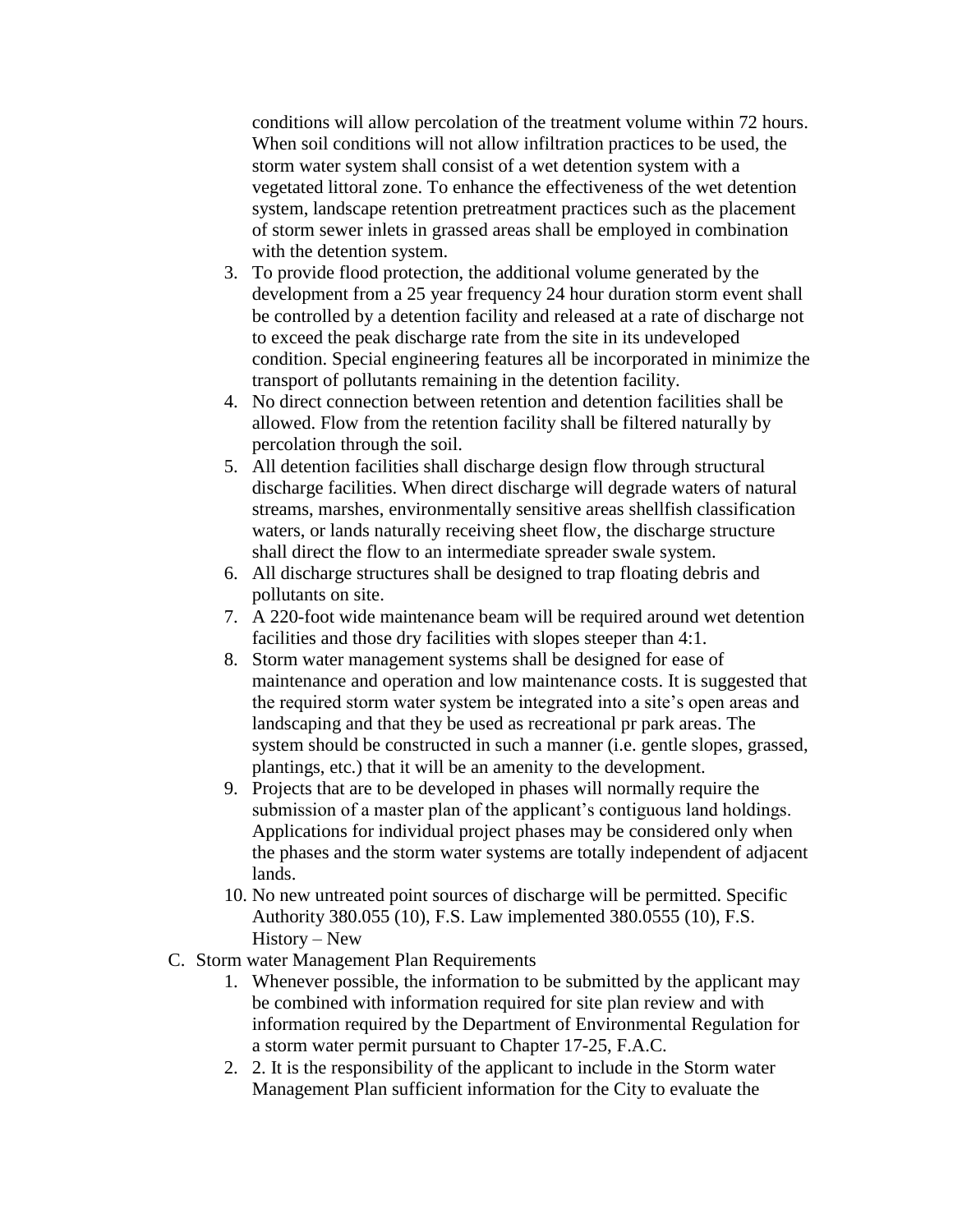environmental characteristics of the affected areas, the potential and predicted impacts of the proposed activity on community waters, and the effectiveness and acceptability of those measures proposed by the applicant for reducing adverse impacts. The Storm water Management Plan shall contain maps, charts, graphs, tables, photographs, narrative descriptions, calculations and explanations and citations to supporting references, as appropriate to communicate the information required by this section. At a minimum, the Storm water Management Plan shall contain the information listed below.

- 3. General Information
	- a. The applicant's name, address and telephone number.
	- b. The owner's name, address and telephone number if different than the applicant.
	- c. The project name.
	- d. The project area in acres, the dimensions of the site, and the total land area owned or controlled by the applicant or owner which is contiguous with the project area.
	- e. A description of the scope of the proposed project including the land uses to be served.
- 4. Site Information Specific to the Project Area.
	- a. A detailed location sketch showing the parcel, major adjacent roads, water bodies, wetlands, etc., at an appropriate scale.
	- b. A recent aerial photograph of the project area and the surrounding areas at a scale no smaller than one inch equals 800 feet with eh project area and the total land area identified.
	- c. A detailed overall area map showing drainage basin boundaries; existing hydrograph and runoff patterns; the location and description of all watercourses, water bodies, flood plains and wetlands or adjacent to the site; the location of areas on the site where storm water collects or percolates into the ground; and the size, location and land use of any off site areas which drain onto, through or from the project area.
	- d. A map showing topography at a minimum contour interval of one foot, vegetative cover, soils and seasonally high water table elevations. Also show the location of any soils boring or percolation tests.
- 5. Master Development Information
	- a. Paving, grading, landscaping and const4ruction plans showing the location, dimensions, specifications and proposed elevations of all roads and buildings.
	- b. Storm water management plan showing all components of the storm water system including drainage basin boundaries showing the direction and rate of flow of storm water; details of hydrograph, side slopes, depths, elevations of all system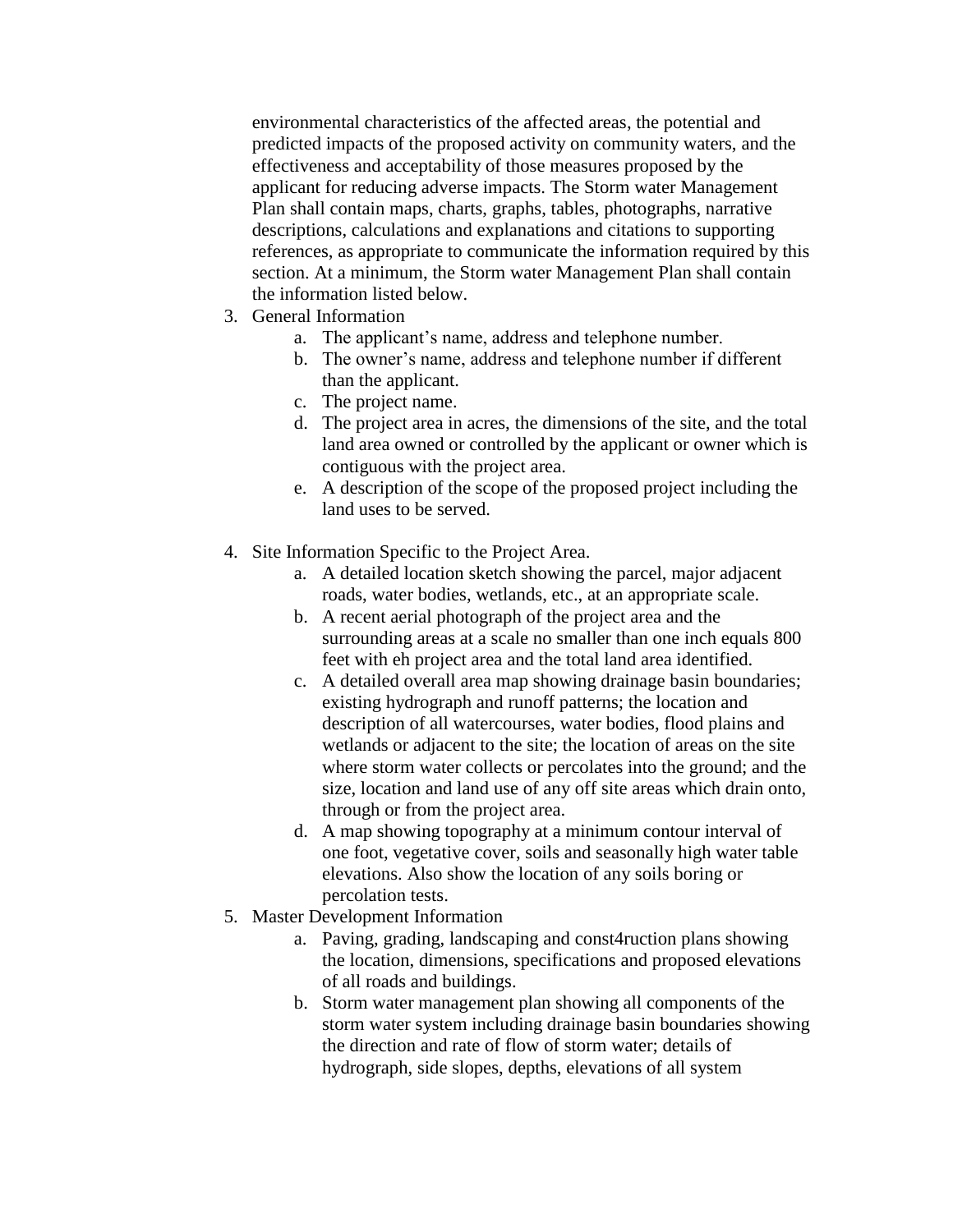components including wetlands, a topographical map with a minimum contour interval of one foot.

- c. Construction plans and specifications for all components of the storm water management system.
- d. An erosion and sediment control plan to retain sediment on-site. The plan shall describe, in detail, the type and location of control measures the stage of development at which they will be put into place and provisions for maintenance.
- e. A description of scheduled maintenance needs of the storm water system.
- f. Right-of-way and easement locations for the storm water system shall be shown on the storm water plan.
- g. Identification and description of any additional best management practices to be used I the project.
- 6. Calculations to be Submitted
	- a. All runoff calculations used in the design of the storm water system including a description o the methodology, assumptions and parameters. Include calculations showing discharges, elevations and volumes retained or detained and the volume of storm water treated for applicable design storm events. If a computer program is used for analysis, a copy of the printout shall be submitted.
	- b. Computations of state-storage and stage-discharge for all structures.
	- c. Computation of off-site inflows.
	- d. Actual acreages and percentage of the project area for impervious surfaces, natural water bodies and wetlands, artificial lakes, retention or detention area, swales, pervious surfaces and total project area.
	- e. Computation of pre-development and post-development runoff and storage.
- 7. Legal and Institutional Information
	- a. A copy of a boundary survey and evidence of ownership or control.
	- b. Identification of the entity responsible for the perpetual care, operation, maintenance, and associated liabilities of the system. If the entity is to be a public body such as a county, municipality, or special district, a letter or other evidence of acceptance must be included. If the entity is a non-public body such as a homeowner's association or private corporation or person, documentation of its existence, fiscal and legal ability, and willingness to accept the responsibility must be included.
	- c. The storm water management plan shall be prepared and sealed by a professional engineer registered into eh State of Florida.